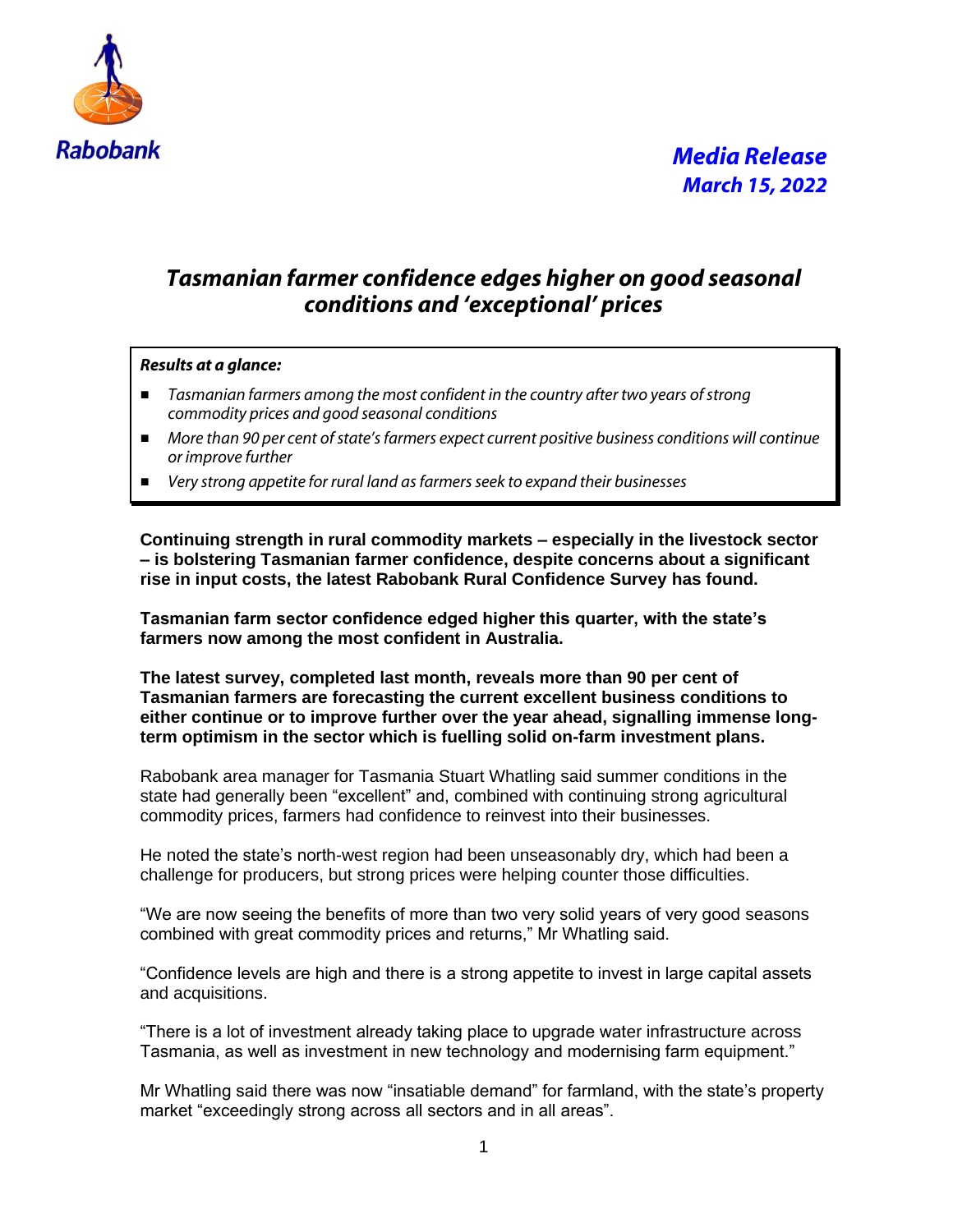

# *Media Release March 15, 2022*

"This is a very exciting time as we see our farmers taking this opportunity to strengthen their businesses for the long term," he said.

The survey showed 40 per cent of Tasmanian farmers expect agribusiness conditions to improve over the year ahead (from 37 per cent with that view in the previous quarter), while 51 per cent expect conditions to remain stable and just nine per cent expect a deterioration.

Rising commodity prices are overwhelmingly driving positive sentiment, cited by all beef producers who are expecting agricultural conditions to improve this year as a primary cause for their optimism (and by also by three quarters of dairy farmers with an optimistic outlook).

The positive sentiment is evident across all sectors, and highest among beef producers.

For those Tasmanian farmers expecting a deterioration in business conditions in the coming 12 months, rising input costs were a primary concern.

Mr Whatling said for the wool sector, shearer shortages had been a big problem in recent months, with many wool producers significantly behind on their annual shearing. He said COVID-19 restrictions had exacerbated pre-existing challenges securing labour in not just wool, but many other sectors.

In the horticultural sector, he said, prices had held up fairly well, but again acknowledged labour force issues, a slow start to the season and significantly higher fertiliser costs all contributing to a challenging summer for producers.

The survey found 43 per cent of Tasmanian farmers expect their farm incomes to increase this coming year, while 49 per cent expect incomes to remain the same.

Strong income forecasts are underpinning longer-term confidence in the state's farm sector and enabling farmers to confidently make plans to invest in their businesses, either through new infrastructure, efficiency measures or expansion.

The latest survey results point to investment in on-farm infrastructure, new plant and machinery, adopting new technology and increasing livestock as the main investment priorities for Tasmanian farmers.

"Farmers are looking for opportunities to invest in efficiency measures and new equipment to help ease reliance on unskilled labour because it is getting harder for farmers to get key production tasks done on time," Mr Whatling said.

"There is a very restricted supply of properties on the market, but, following a number of very good years, everyone is ready for the right acquisition to come along.